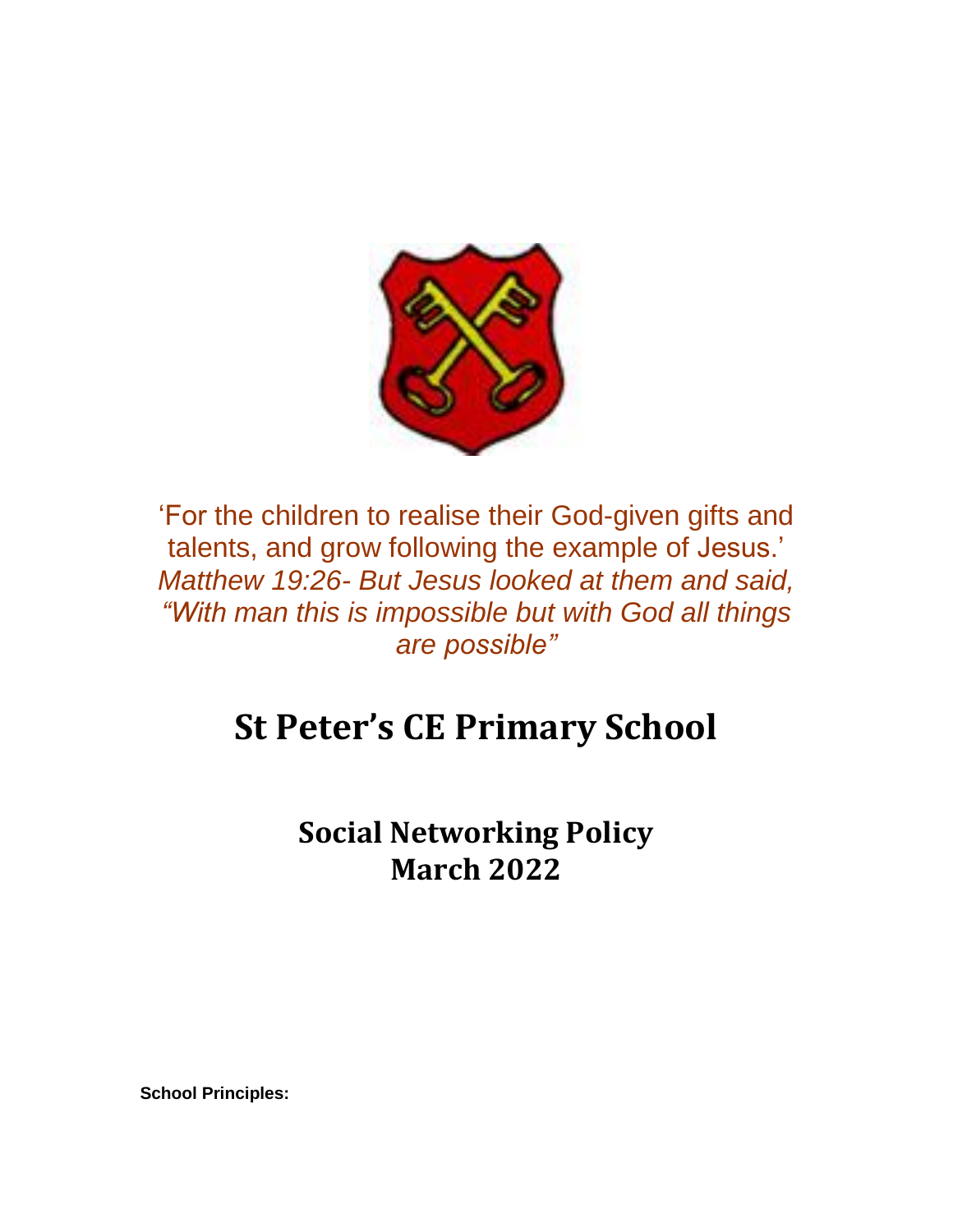This policy relates to social networking activities such as-but not exclusively to:

- Blogging (writing personal journals to publicly accessible internet pages),
- Social networking sites
- The posting of material, images or comments on websites such as You **Tube**
- Online discussion forums,
- Collaborative spaces,
- Media sharing
- 'Microblogging' applications such as Twitter
- MSN,
- Virtual worlds.

The dangers inherent in these activities include:

- Potential negative effect on an organisation's reputation or image.
- Compromising the schools commitment to safeguarding children
- Breaching school confidentiality procedures.
- Staff grievances leading to disciplinary cases.
- School leaders and governors are exposed to legal risks

This policy has been written to set out the key principles and staff code of conduct with the use of social networking sites.

## **Staff Procedures:**

- 1. All staff have a responsibility to ensure that they protect the reputation of the school, and treat colleagues and members of the school community with professionalism and respect.
- 2. It is important to protect all staff and members of our community from allegations and misinterpretations which can arise from the use of social networking sites.
- 3. Safeguarding children is a key responsibility of all members of staff and it is essential that staff act responsibly if they are using social networking sites out of school.
- 4. Anyone working in the school either as a paid employee or volunteer must not communicate with children via social networking.
- 5. Blogging and accessing social networking sites at work using school equipment is not permitted.
- 6. The use of the school's name, logo, or any other published material without written prior permission from the Headteacher
- 7. No communications irrespective of their anonymity should be shared that relate to any specific event, protocol, pupil or person at School.
- 8. All information shared through social networking applications, even via private spaces is subject to copyright, data protection and Freedom of Information legislation & the Safeguarding Vulnerable Groups Act 2006.
- 9. School staff must not invite, accept or engage in communications with children from the school community to any personal social networking sites.
- 10. The school does not recommend that staff invite, accept or engage in communications with parents, however in exceptional circumstances where this is deemed necessary the member of staff must inform the headteacher and exercise extreme professional judgement.